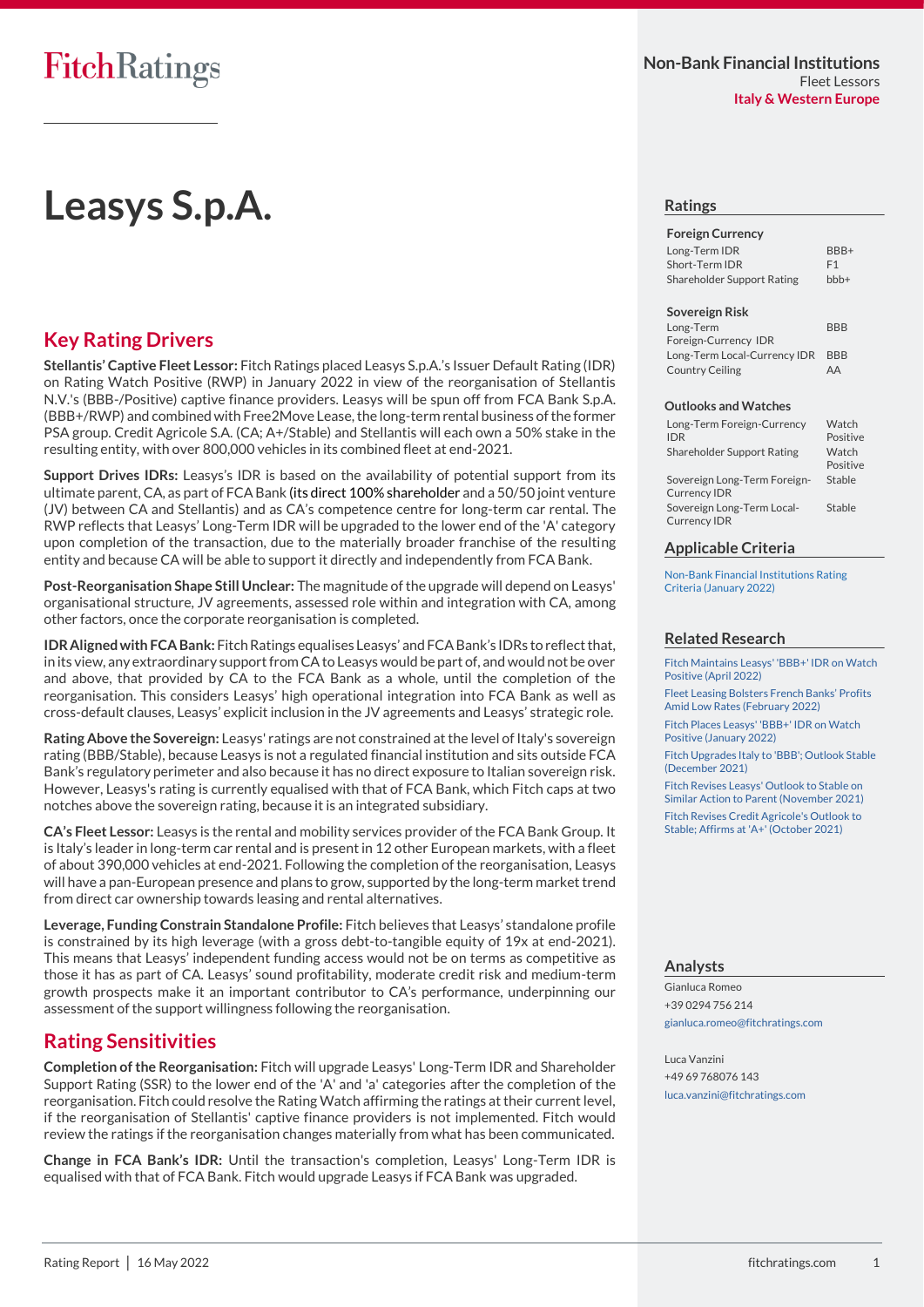# **Ratings Navigator**

| <b>Institutional Support</b>                                    |           |         | Value      |
|-----------------------------------------------------------------|-----------|---------|------------|
| Parent IDR                                                      |           |         | $A+$       |
| Total Adjustments (notches)                                     |           |         | $-3$       |
| <b>Institutional Support:</b>                                   |           |         | BBB+       |
| <b>Support Factors (negative)</b>                               | Equalised | 1 Notch | 2+ Notches |
| Parent ability to support and subsidiary ability to use support |           |         |            |
| Parent/group regulation                                         |           |         |            |
| Relative size                                                   |           |         |            |
| Country risks                                                   |           |         |            |
| Parent Propensity to Support                                    |           |         |            |
| Role in group                                                   |           |         |            |
| Potential for disposal                                          |           |         |            |
| Implication of subsidiary default                               |           |         |            |
| Integration                                                     |           |         |            |
| Size of ownership stake                                         |           |         |            |
| Support track record                                            |           |         |            |
| Subsidiary performance and prospects                            |           |         |            |
| <b>Branding</b>                                                 |           |         |            |
| Legal commitments                                               |           |         |            |
| Cross-default clauses                                           |           |         |            |



# **Significant Changes**

#### **Reorganisation of Stellantis' Captive Finance Providers**

Stellantis announced on 17 December 2021 a reorganisation of its captive finance JVs with CA, BNP Paribas S.A. (A+/Stable) and Santander Consumer Finance S.A. (A-/Stable). The relevant agreements were signed in April 2022 and the reorganisation should be completed during 1H23 once the required authorisations have been obtained.

As part of the reorganisation, Leasys will spin off Leasys Rent (27,000 cars at end-2021) and its short-term rental and new mobility services (e.g. car-sharing) to FCA Bank. The spin-off should also include Leasys' Mobility Stores and charging points for electric cars. Leasys will then be spun off from FCA Bank and its shares will be held directly by its existing ultimate shareholders, CA and Stellantis. Leasys will also be combined with Free2Move Lease, which comprises the rental assets of the former PSA group spread across various legal entities (mostly in France).

The resulting entity will likely retain Leasys' existing management team, but its future name and legal domicile are still uncertain. It will focus on 10 markets in Western Europe out of Leasys' 12 existing markets, because fleet leasing in Greece and Denmark will remain with FCA Bank (1.5% of Leasys' total assets at end-2021). The size of the balance sheet and the leverage of the entity following the transaction have not been disclosed yet, but we expect that matching funding lines will also be provided alongside the assets of Free2MoveLease.

In Fitch's view, CA's propensity to support Leasys will increase after the reorganisation, due to Leasys' materially broader and strong growth prospects in the car-finance segment franchise (i.e. plans to reach one million cars in the fleet within three years), whose strategic importance for CA is increasing. Fleet lessors have become an increasingly relevant growth driver for large French banks (i.e. ALD S.A. for Societe Generale S.A. and Arval Service lease S.A. for BNP Paribas S.A.), supporting their revenue diversification into higher-yielding segments with manageable downside risks from residual value risk and increasing reliance on wholesale funding. CA's fleet leasing business operated on a smaller scale than its main domestic competitors until this reorganisation (ALD will have over three million vehicles after the acquisition of LeasePlan Corporation N.V., while Arval had about 1.5 million vehicles at end-1H21).

#### Company Structure at End-1Q22



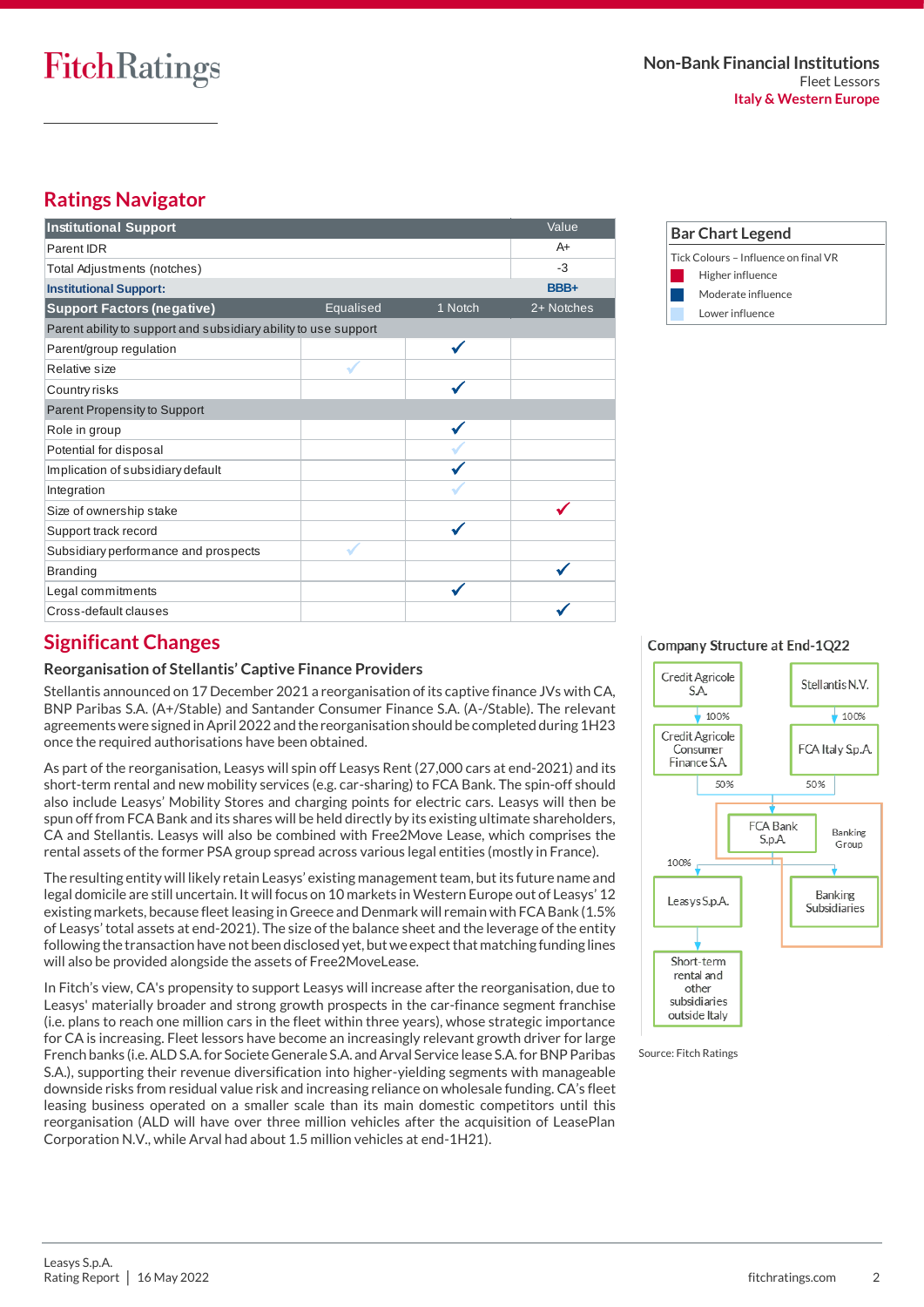#### **Italy Upgraded on Improved Economic Performance and Prospects**

In December 2021, Fitch upgraded Italy's Long-Term IDR by one notch to 'BBB' with a Stable Outlook. Fitch expects Italy's GDP to grow by 2.7%, despite the economic impact of the Russian-Ukrainian war, and reach pre-pandemic levels in 3Q22. High vaccination rates, high levels of private sector savings and the use of EU funds should support growth dynamics. However, disruption in the form of higher energy costs, supply-chain disruption, and the suspension of some Russian activities due to sanctions and the war in Ukraine, is likely to subdue Italian business activity for the months ahead.

#### **Production Bottlenecks Reduce New Lease Origination, but Keep Prices High**

Supply constraints due to microchip shortages affected car production in 2021, but resulted in tight inventory in major markets as demand remained robust, supporting strong pricing and improved profitability. Financed volumes of fleet lessors remained thus stable despite fewer car deliveries, while gains on disposal increased materially owing to higher prices for used cars.

We expect that the global demand for cars will continue to recover in 2022, although remaining below its 2019 levels. Production disruptions from microchip shortages will likely persist and, together with inflationary pressure from commodity prices, could further increase car prices.

# **Shareholder Support Rating**

#### **Subsidiary Performance Balances JV Structure**

Sound profitability, moderate credit risk and medium-term growth prospects have enabled Leasys to contribute strongly to CA's performance in recent years and already underpin Fitch's assessment of support propensity. In Fitch's view, this will mitigate the JV structure with significant influence from the other shareholder, Stellantis. However, the extent of the notching down from CA's Long-Term IDR, including its potential narrowing to one notch, will depend on Leasys' performance after the reorganisation and may be gradual.

#### **Role within FCA Bank Underpins Support from CA Before Reorganisation**

CA's willingness to support Leasys is due to FCA Bank's strategic importance for CA. The implications of a default by Leasys would include high reputational risk for FCA Bank and crossdefault clauses on its third-party debt. A default would also be detrimental due to Leasys' role as FCA Bank's key growth driver.

### **Brief Company Summary**

#### **FCA's Captive, but Not Exclusive, Car Lessor**

Leasys is Stellantis' captive long-term car lessor in western Europe for its former Fiat Chrysler Automotive (FCA) brands (about 75% of its fleet). Fleet management solutions for SMEs have been offered by Stellantis (then FIAT) since 1995, but the current organisational structure was put in place between 2010 and 2013. Leasys' business origination still leverages on FCA's dealers and FCA Bank, but it is increasing its autonomous outreach, including non-FCA brands (Peugeot and non-Stellantis brands account for about a quarter of its fleet). Following the corporate reorganisation, Leasys will cater to all of Stellantis' brands.

#### **Multi-Channel, Multi-Product Offer**

Leasys offers different mobility solutions and related products. Leasys' core offer is traditional long-term leasing (93% of the fleet by vehicles) to corporate and individual clients (evenly split). Different products are independently branded depending on the target (ie corporate or retail) and on the format (eg immediate delivery, fleet-wide management systems). Clients are mainly corporates or self-employed professionals, but the individual retail segment is growing quickly.

Leasys offers also short-term rental at airports and other short-term products (e.g. car-sharing and car subscriptions), which will be spun off under Leasys Rent and will remain with FCA Bank. Subscription services allow clients access to vehicles in multiple locations for a fixed monthly rent, with different car types, availability and usage (exclusive up to 90 days or for a few hours).













Note: Operating Lease Income is net of operating costs and depreciation charges Source: Fitch Ratings, FCA Bank

#### Market Share in Italy



Data: Market share by cumulative new leased cars between 2018 and 2021. Companies in others have each less than 5% market share Source: Fitch Ratings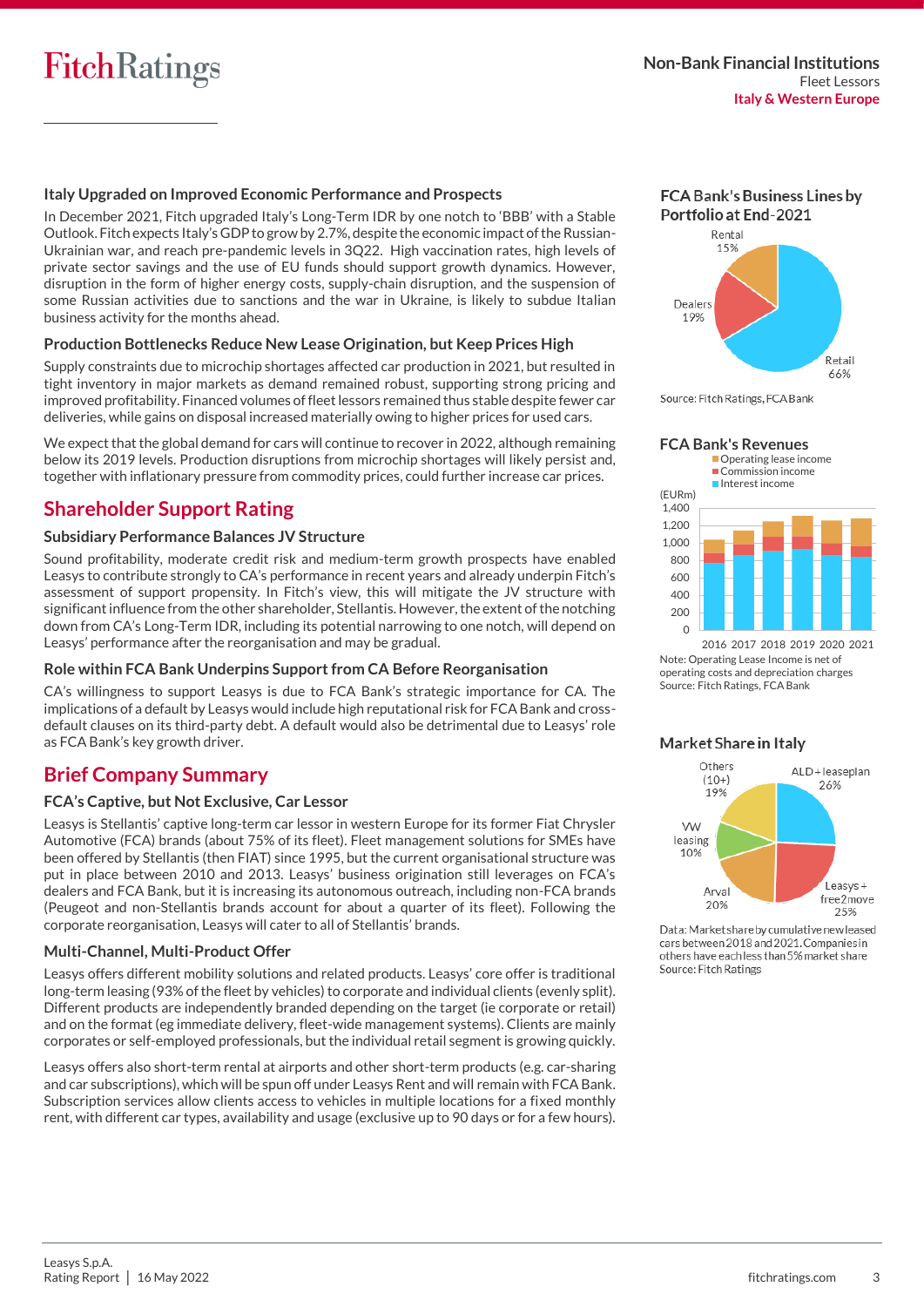#### **Market Leader in Italy, Growing International Profile**

Leasys is the market-leading car lessor in Italy (22% share by new cars leased between 2018 and 2021, 25% including Free2Move Lease), in line with the combined share of ALD and LeasePlan. This partly reflects Stellantis' franchise in Italy, but also strong growth and investments in longterm leasing in recent years.

Since 2017, Leasys has been expanding outside Italy, exploiting the presence of FCA Bank. Leasys is now present in 11 foreign markets in western Europe, accounting for about 30% of its fleet. However, it does not have a leading position abroad yet.

# **Qualitative Assessment Factors**

#### **Operating Environment**

#### *Growing Adoption of Operational Leasing*

European companies are increasingly adopting operational leasing (i.e. long-term rental) to manage their car fleets as this allows the externalisation of non-core costs and of risks stemming from the companies' fleets. Retail clients are also shifting to long-term rental for similar reasons and also due to a diminishing need for direct car ownership in large urban areas. We expect that the adoption of long-term rental by retail clients will increase after the crisis as more clients will shift from asset ownership to mobility services with a lower initial monetary commitment. The post-pandemic decrease in large urban areas could threathen this trend, but we believe that such a decrease may happen only over a much longer horizon, if at all.

#### *Unregulated Business*

Leasys is neither prudentially regulated nor included in FCA Bank's banking perimeter, although it is included in the consolidated financial statements. FCA Bank's regulatory requirements are linked to the "related party" nature of Leasys (eg FCA Bank's risk-weighted assets include the book value of Leasys' equity) and mainly affect the extent of FCA Bank's exposure to Leasys (the sum of equity and non-equity funding from FCA Bank to Leasys is capped at 15% of FCA Bank's capital). Leasys' is subject to regulation mostly over client data protection and car maintenance.

#### **Management & Strategy**

#### *Close Integration with FCA Bank*

Leasys' management, including its new CEO Rolando D'Arco and CFO Nikos Chamodrakas, has a good degree of depth, experience and credibility. Strategy has been mainly defined at FCA Bank's level until now, but this will change due to Leasys' spin-off. CA and Stellantis are directly involved with one representative each on the four-person board of Leasys (the other two are Leasys' and FCA Bank's chief executives); Leasys' finance and risk functions are closely supervised by FCA Bank, where CA appoints the chief financial officer and the head of credit.

#### **Risk Appetite**

#### *FCA Bank and CA Lead Risk Management Framework*

Leasys' risk management function is highly integrated into that of FCA Bank, which is monitored at the level of CA. FCA Bank's risk appetite framework mirrors that of CA's. Leasys' policies and scorecards are decided centrally by FCA Bank. Leasys' risk controls focus on operational and credit risk, in line with its less complex business model. Residual-value risk is assessed quarterly against the evolution of the market for used cars, ensuring that FCA Bank can resell them on the secondary market. Low specific provisions for residual-value risk reflect a consistent record of positive re-valuation gains from the sale of used cars (there was a 69% gain on disposals in 2021).

# **Financial Metrics**

#### **Asset Quality**

### *Moderate Impact from Coronavirus-Induced Crisis*

Impaired leases were 1.3% of the total at end-2021 and should stay at this level in the medium term. Leasys' portfolio is by its nature backed by hard collateral, ensuring swift repossession when borrowers default (with a cost of risk of 0.4% on average between 2016 and 2021).





Data: Country exposure by outstanding portfolio at end-2021 Source: Fitch Ratings



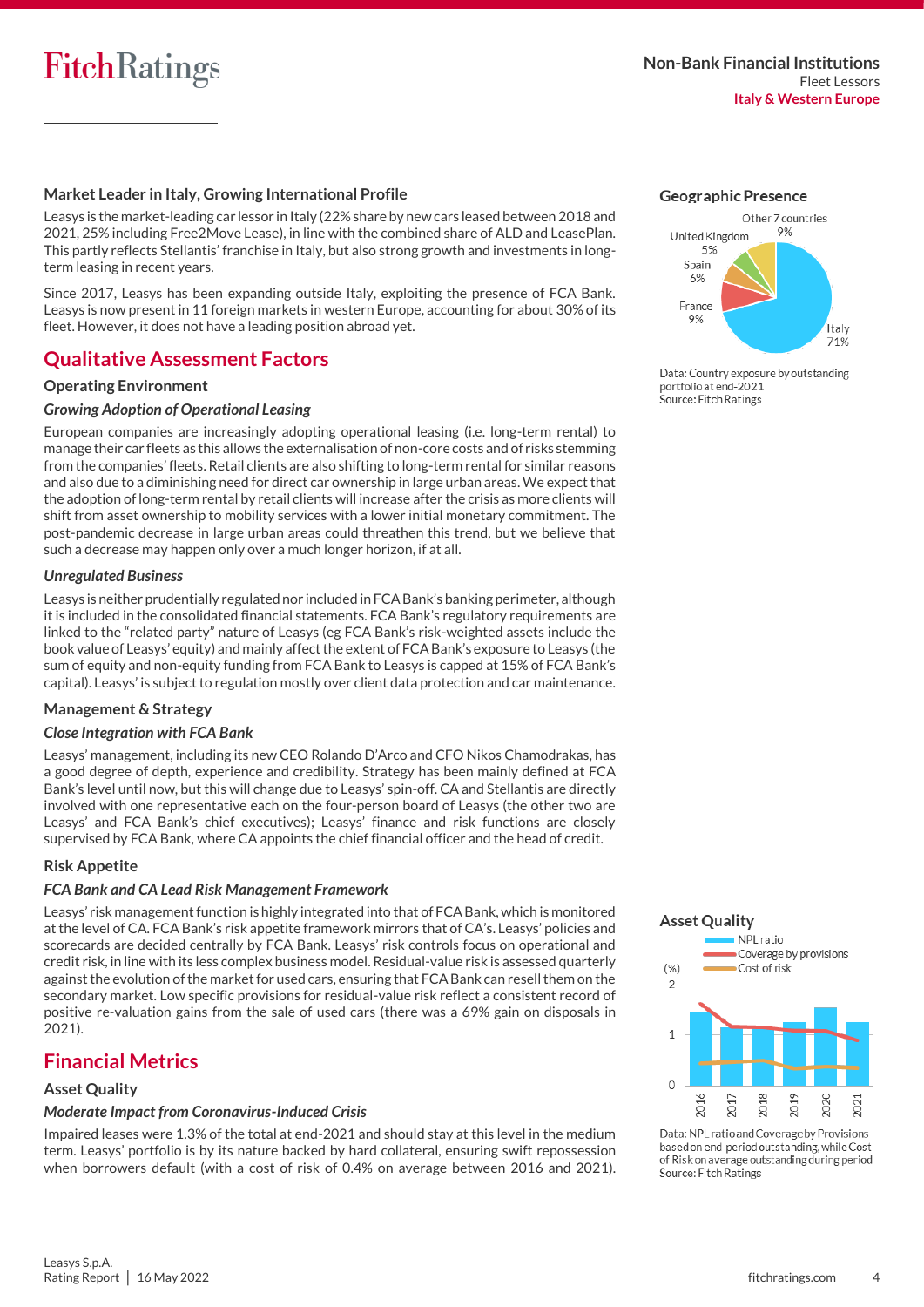Coverage of problem leases by reserves is high (71% at end-2021), which is adequate given the presence of marketable collateral (i.e. vehicles). The portfolio is sufficiently granular, but growth in recent years has been concentrated (largest exposure was 9.2% of total fleet at end-2021, from 4.3% at end-1H20). There is limited visibility on the asset quality of Free2Move Lease.

#### *Adequate Management of Residual-Value Risk*

Leasys uses conservative impairment policies, which consistently result in gains on disposal of used cars (EUR39 million in 2021). The portfolio exposed to residual value risk amounts to EUR2.8 billion, of which 84% is directly borne by Leasys and the rest by the car manufacturers. Impairments cover 1% of residual-value risk at end-2021, which is appropriate, in Fitch's view, as conservative impairment policies reduce the impact of fluctuations in used cars sale prices.

#### **Earnings & Profitability**

#### *Modest Profitability, but Low Risks*

Leasys' modest profitability reflects the low credit risk of its portfolio and its role in promoting Stellantis' car sales. Portfolio yield, net of depreciation, remains high (6% in 2021) and we do not expect material pressure despite modestly increasing competition in the sector. The access to Stellantis' networks keeps operating costs low, while the provision of leasing-as-a-service to CA in France and Italy will increase fee income in the medium term. There is limited visibility in the profitability of Free2Move Lease, but we do not expect a significant discrepancy.

#### **Capitalisation & Leverage**

#### *Capital Optimisation and Regulation Lead to High Leverage*

Leasys' high balance-sheet leverage (gross debt/tangible equity of 19x at end-2021, from 54x at end-2020) reflects FCA Bank's centralised capital management, which optimises its capital allocation in favour of the regulated banking group. Cash-flow leverage is materially lower (5.6x at end-2021), but is a complementary metric (not core) under Fitch's rating criteria for fleet lessors.

Leasys' equity base is currently limited by regulation from the Central Bank of Italy in terms of related-parties exposures, as Leasys is outside the regulatory perimeter of FCA Bank. This means that the equity base of Leasys, plus any direct non-equity funding from FCA Bank, cannot exceed 15% of FCA Bank's capital. FCA Bank has refrained from excessive capital distributions, in Fitch's view, and Leasys' dividends were aimed mainly at avoiding a possible breach of the related-party regulation, by limiting the size of Leasys' equity base.

Neither Leasys nor FCA Bank are expected to pay dividends before the completion of the reorganisation in 1H23, at which point the capital structure and leverage of Leasys will become clear. Fitch expects that leverage will remain high, but decrease significantly in line with other bank-owned fleet lessors.

#### **Funding & Liquidity**

#### *CA Underpins Funding, but Promotes Diversification*

Leasys sources about 50% of its total non-equity funding from CA (EUR2.7 billion out of total EUR5.3 billion at end-2021), but plans to diversify in line with CA's group-wide strategy for its subsidiaries. Leasys issued its EUR500 million debut bond in July 2021.

At the same time, Fitch believes funding support from CA, if needed, would be timely and adequate, since Leasys is explicitly mentioned in FCA Bank's funding agreement (part of the JV agreements) as an eligible party to draw up to 60% of the total CA's funding available for the FCA Bank group. The funding agreement states that CA's funding will be constant and available, priced at market terms and sized to fill the needs of Leasys even in the most stressful scenarios. It will remain valid until the completion of the reorganisation, when it will be likely replaced by a similar JV agreement.

#### **Funding Sources at end-2021**

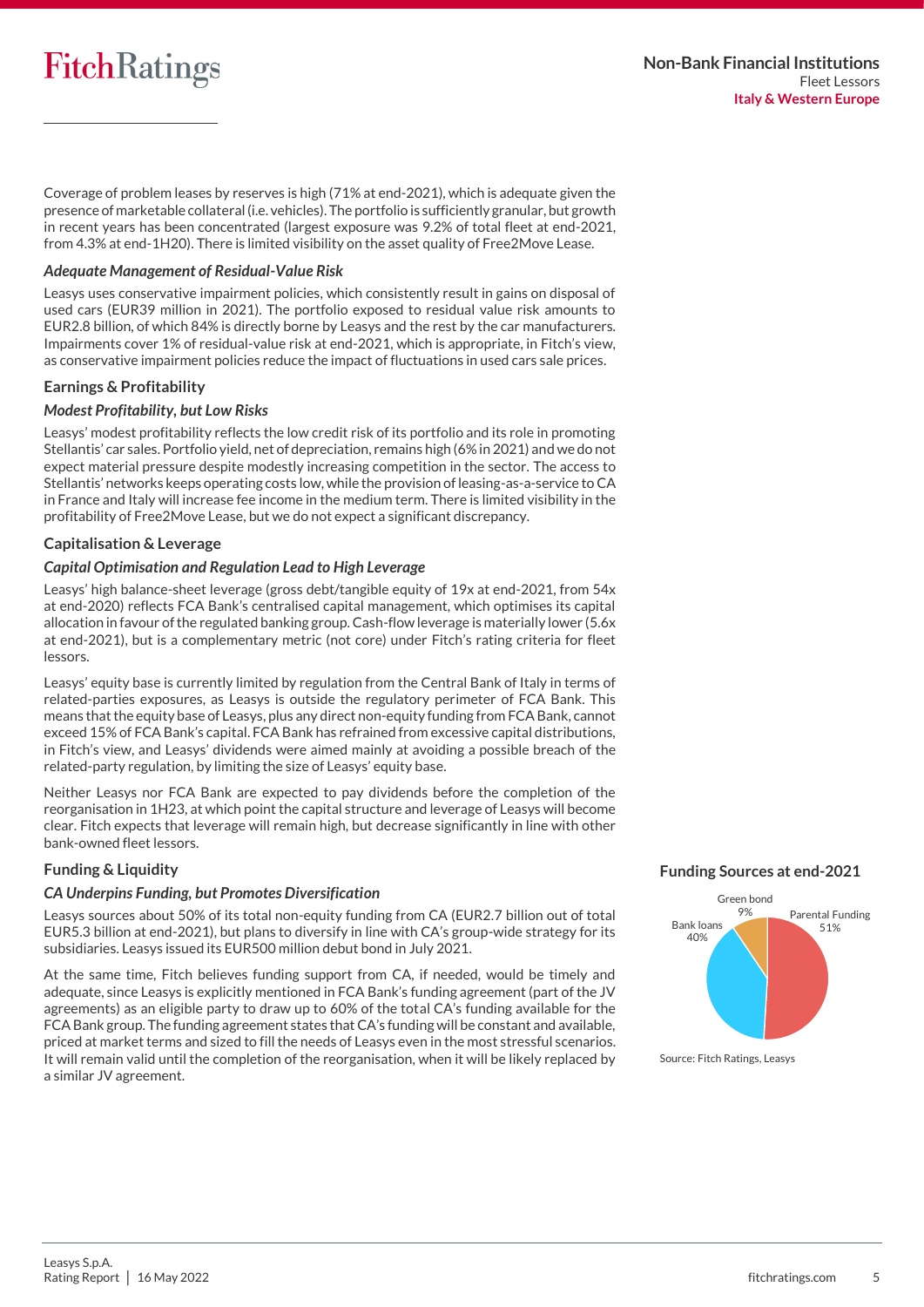

# **Environmental, Social and Governance Considerations**

Leasys S.p.A.

### **FitchRatings**

#### **Non-Bank FI Ratings Navigator Finance & Leasing Companies**

#### **Credit-Relevant ESG Derivation** Leasys S.p.A. has 6 ESG potential rating drivers

- - Leasys S.p.A. has exposure to regulatory risks, emissions fines or compliance costs related to owned equipment, which could impact asset demand, profitability, etc. but this has very low impact<br>Leasys S.p.A. has exposure t
	-
	- Governance is minimally relevant to the rating and is not currently a driver

|   |                     |   |               |                | <b>Overall ESG Scale</b> |
|---|---------------------|---|---------------|----------------|--------------------------|
|   | key driver          | 0 | <i>issues</i> | 5              |                          |
| ż | driver              | 0 | <i>issues</i> | 4              |                          |
|   | potential<br>driver | 6 | issues        | 3              |                          |
|   | not a rating        | 5 | <i>issues</i> | $\overline{2}$ |                          |
|   | driver              | 3 | <b>issues</b> |                |                          |

#### **Environmental (F)**

 $\overline{\phantom{a}}$ 

Ŀ  $\overline{\phantom{a}}$  $\frac{v}{\Lambda}$ **.** 

| <b>General Issues</b>                                                    | <b>F</b> Score | <b>Sector-Specific Issues</b>                                                                                                                           | Reference                              |  |
|--------------------------------------------------------------------------|----------------|---------------------------------------------------------------------------------------------------------------------------------------------------------|----------------------------------------|--|
| <b>HG Emissions &amp; Air Quality</b>                                    |                | Regulatory risks, emissions fines or compliance costs related to owned<br>equipment, which could impact asset demand, profitability, etc.               | <b>Operating Environment</b>           |  |
| nergy Management                                                         |                | Investments in or ownership of assets with below-average energy/fuel<br>efficiency which could impact future valuation of these assets                  | <b>Risk Profile</b>                    |  |
| <b>Jater &amp; Wastewater Management</b>                                 |                | n.a.                                                                                                                                                    | in a.                                  |  |
| <b>Jaste &amp; Hazardous Materials</b><br>lanagement: Ecological Impacts |                | n.a.                                                                                                                                                    | in.a.                                  |  |
| xposure to Environmental Impacts                                         | $\overline{2}$ | Impact of extreme weather events on assets and/or operations and<br>corresponding risk profile & management; catastrophe risk; credit<br>concentrations | <b>Business Profile: Asset Quality</b> |  |

#### Social (S)

| <b>General Issues</b>                                                    | <b>S</b> Score          | <b>Sector-Specific Issues</b>                                                                                                                                                      | <b>Reference</b>                                                                                                                  |  |
|--------------------------------------------------------------------------|-------------------------|------------------------------------------------------------------------------------------------------------------------------------------------------------------------------------|-----------------------------------------------------------------------------------------------------------------------------------|--|
| Human Rights, Community Relations.<br>Access & Affordability             | $\overline{2}$          | n.a.                                                                                                                                                                               | in al                                                                                                                             |  |
| Customer Welfare - Fair Messaging,<br><b>Privacy &amp; Data Security</b> | $\overline{\mathbf{3}}$ | Fair lending practices; pricing transparency;<br>repossession/foreclosure/collection practices; consumer data protection;<br>legal/regulatory fines stemming from any of the above | Operating Environment; Risk Profile; Asset<br><b>Quality</b>                                                                      |  |
| Labor Relations & Practices                                              | $\sim$                  | Impact of labor negotiations, including board/employee compensation and<br>composition                                                                                             | Business Profile; Management & Strategy;<br>Earnings & Profitability; Capitalization &<br>Leverage: Funding, Liquidity & Coverage |  |
| Employee Wellbeing                                                       |                         | n.a.                                                                                                                                                                               | in al                                                                                                                             |  |
| <b>Exposure to Social Impacts</b>                                        | $\sim$                  | Shift in social or consumer preferences as a result of an institution's social<br>positions, or social and/or political disapproval of core activities                             | <b>Business Profile: Earnings &amp; Profitability</b>                                                                             |  |

| Governance (G)                |                         |                                                                                                                                                                                                           |                                  |                |
|-------------------------------|-------------------------|-----------------------------------------------------------------------------------------------------------------------------------------------------------------------------------------------------------|----------------------------------|----------------|
| <b>General Issues</b>         | <b>G</b> Score          | <b>Sector-Specific Issues</b>                                                                                                                                                                             | <b>Reference</b>                 | G              |
| <b>Management Strategy</b>    | 3                       | Operational implementation of strategy                                                                                                                                                                    | <b>Management &amp; Strategy</b> | 5              |
| Governance Structure          | $\overline{\mathbf{3}}$ | Board independence and effectiveness: ownership concentration: protection of<br>creditor/stakeholder rights; legal /compliance risks; business continuity; key<br>person risk: related party transactions | Management & Strategy            |                |
| Group Structure               | 3                       | Organizational structure; appropriateness relative to business model; opacity;<br>intra-group dynamics; ownership                                                                                         | <b>Business Profile</b>          | 3              |
| <b>Financial Transparency</b> | 3                       | Quality and timing of financial reporting and auditing processes                                                                                                                                          | <b>Management &amp; Strategy</b> | $\overline{2}$ |
|                               |                         |                                                                                                                                                                                                           |                                  |                |

Unless otherwise disclosed in this section, the highest level of ESG credit relevance is a score of '3'. ESG issues are credit-neutral or have only a minimal credit impact on Leasys, either due to their nature or the way in which they are being managed. For more information on Fitch's ESG Relevance Scores, visit [www.fitchratings.com/esg.](https://www.fitchratings.com/esg) 

As support-driven issuers have strong linkages to their support providers, the ESG Credit-Relevance Scores assigned to the 'supported' subsidiaries often mirror those of their corporate and financial institution parents. This reflects our opinion that many of the ESG elements at the parent level are credit relevant for the subsidiary.

Thus, Leasys' scores mirror those of FCA Bank, which in turn are mostly aligned with those of CA. Both Leasys and FCA Bank differ from CA with scores for "GHG Emissions" at '3' and "Energy Management" at '2', reflecting their focus on the automotive industry.

How to Read This Page<br>ESG scores range from 1 to 5 based on a 15-level color gradation. Red<br>(5) is most relevant and green (1) is least relevant.

The Environmental (E), Social (S) and Governance (G) tables<br>break out the individual components of the scale. The right-hand box<br>shows the aggregate E, S, or G soore. General issues are relevant<br>across all markets with Sec

The Credit-Relevant ESG Derivation table shows the or From France State International Property and Society Press and Gibsues to the left of the entity's credit rating. The three columns to the left of the overal ESG overal ESG scores summarize the issuing entity's sub-compone that are drivers or potential drivers of the issuing entity's credit rating<br>(corresponding with scores of 3, 4 or 5) and provides a brief explanation for the score

Classification of ESG issues has been developed from Fitch's sector Causarius and Sector-Specific Issues and Sector-Specific Issues draw<br>on the classification standards published by the United Nations<br>on the classification standards published by the United Nations<br>Principles for Responsibl

# Sector references in the scale definitions below refer to Sector as<br>displayed in the Sector Details box on page 1 of the navigator.

|   | <b>CREDIT-RELEVANT ESG SCALE</b>                                                                                                                                                                    |  |  |  |  |  |  |  |
|---|-----------------------------------------------------------------------------------------------------------------------------------------------------------------------------------------------------|--|--|--|--|--|--|--|
|   | How relevant are E. S and G issues to the overall credit rating?                                                                                                                                    |  |  |  |  |  |  |  |
| 5 | Highly relevant, a key rating driver that has a significant impact on the<br>rating on an individual basis. Equivalent to "higher" relative importance<br>within Navigator.                         |  |  |  |  |  |  |  |
|   | Relevant to rating, not a key rating driver but has an impact on the rating<br>In combination with other factors. Equivalent to "moderate" relative<br>Importance within Navigator.                 |  |  |  |  |  |  |  |
| ā | Minimally relevant to rating, either very low impact or actively managed<br>In a way that results in no impact on the entity rating. Equivalent to<br>"lower" relative importance within Navigator. |  |  |  |  |  |  |  |
| 2 | Irrelevant to the entity rating but relevant to the sector.                                                                                                                                         |  |  |  |  |  |  |  |
|   | Irrelevant to the entity rating and Irrelevant to the sector.                                                                                                                                       |  |  |  |  |  |  |  |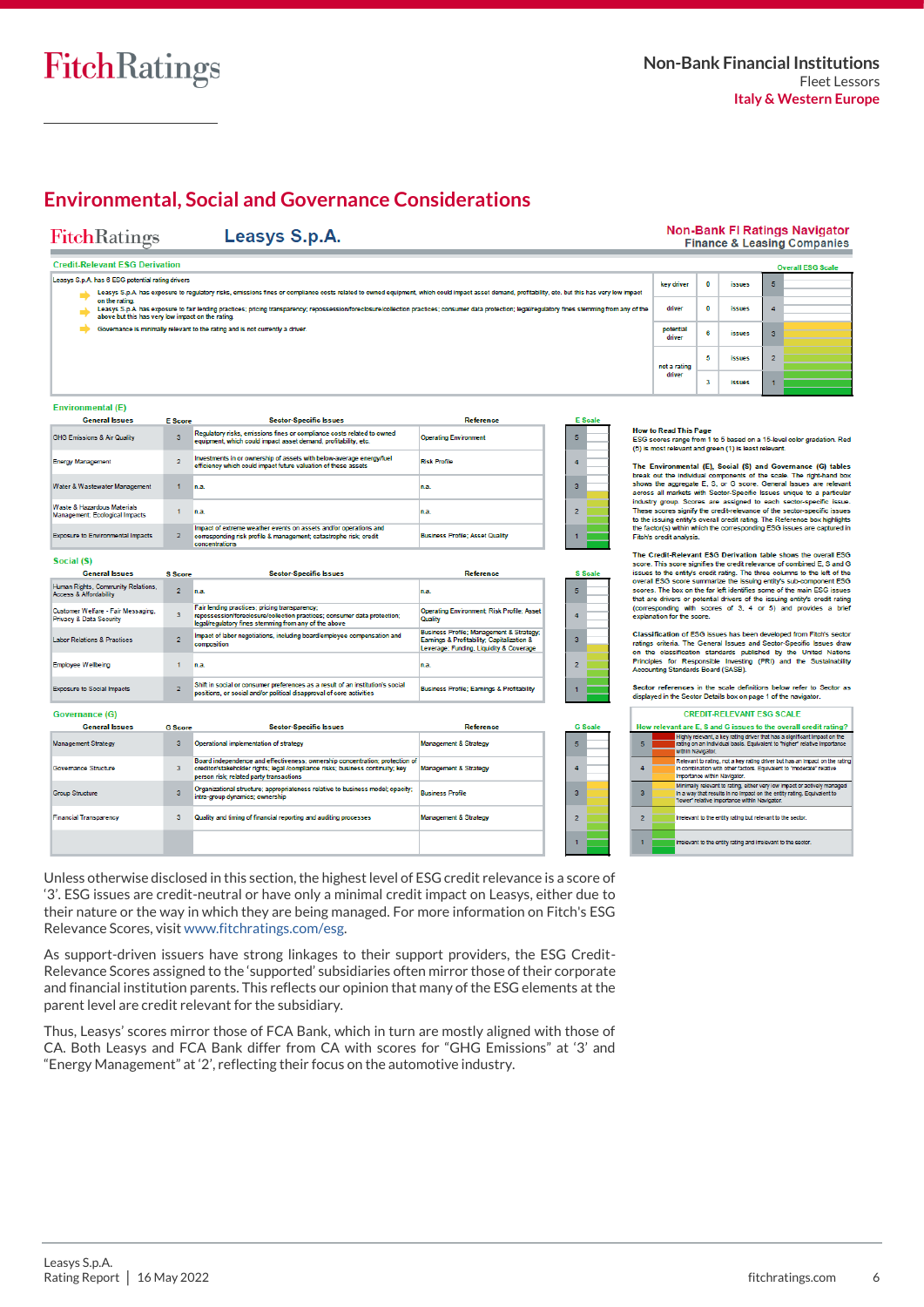### **Income Statement**

| (EURm)                                               | 2021     | 2020     | 2019     | 2018   | 2017   | 2016   |
|------------------------------------------------------|----------|----------|----------|--------|--------|--------|
| Leasing contract revenues                            | 834      | 703      | 629      | 396    | 335    | 300    |
| Leasing contract depreciation                        | $-607$   | $-524$   | $-484$   | $-303$ | $-272$ | $-236$ |
| Leasing contract costs - financing                   | $-12$    | $-27$    | $-26$    | $-14$  | $-13$  | $-17$  |
| Leasing contract margin                              | 216      | 151      | 120      | 79     | 49     | 46     |
| Services revenues                                    | 484      | 413      | 385      | 336    | 287    | 260    |
| Cost of services revenues                            | $-465$   | $-378$   | $-337$   | $-231$ | $-206$ | $-212$ |
| Services margin                                      | 19       | 34       | 47       | 106    | 81     | 48     |
| Proceeds of cars sold                                | 95       | 61       | 59       | 30     | 40     | 85     |
| Cost of cars sold                                    | $-56$    | $-56$    | $-49$    | $-46$  | $-35$  | $-81$  |
| Car sales result                                     | 39       | 5        | 10       | $-16$  | 4      | 3      |
| Gross operating income                               | 274      | 191      | 177      | 168    | 135    | 98     |
| Personnel expenses                                   | $-64$    | $-52$    | $-49$    | $-28$  | $-24$  | $-24$  |
| Other operating costs                                | $-20$    | $-20$    | $-18$    | -36    | $-29$  | $-12$  |
| Depreciation, amortization, and impairment<br>losses | $-14$    | $-13$    | $-10$    | $-18$  | $-11$  | $-19$  |
| <b>Total operating expenses</b>                      | $-98$    | $-84$    | $-77$    | $-81$  | $-64$  | $-55$  |
| Impairment charges on receivables                    | $-15$    | $-13$    | $-10$    | $-13$  | $-7$   | $-5$   |
| Non-recurring income (expenses)                      | $\Omega$ | $\Omega$ | $\Omega$ |        |        |        |
| Result before income tax                             | 161      | 93       | 90       | 73     | 64     | 37     |
| Income tax                                           | $-38$    | $-7$     | 1        | 11     | $-2$   | $-4$   |
| Result for the year                                  | 123      | 87       | 91       | 85     | 62     | 34     |
| <b>EBITDA</b>                                        | 808      | 671      | 619      | 427    | 372    | 329    |
| Adj. EBITDA                                          | 187      | 134      | 125      | 106    | 88     | 73     |
|                                                      |          |          |          |        |        |        |

Source: Fitch Ratings, Leasys S.p.A.

Leasys has published audited consolidated financial statements according to IFRS covering the fiscal years 2021, 2020 and 2019. Leasys also prepares IFRS-compliant consolidated financial data, which are used as an input in FCA Bank's audited financial statements (published on a semi-annual basis and covering also prior fiscal years).

It also publishes annually its audited standalone financial statements under Italian local GAAP, which are the source for the periods before 2019 in these tables. These statements consolidate about 86% of total group assets at end-2019 and represent the main operating entity (Italy plus Spain, Germany, Denmark and Belgium). Some subsidiaries outside of Italy are instead captured only through the book values of their equity.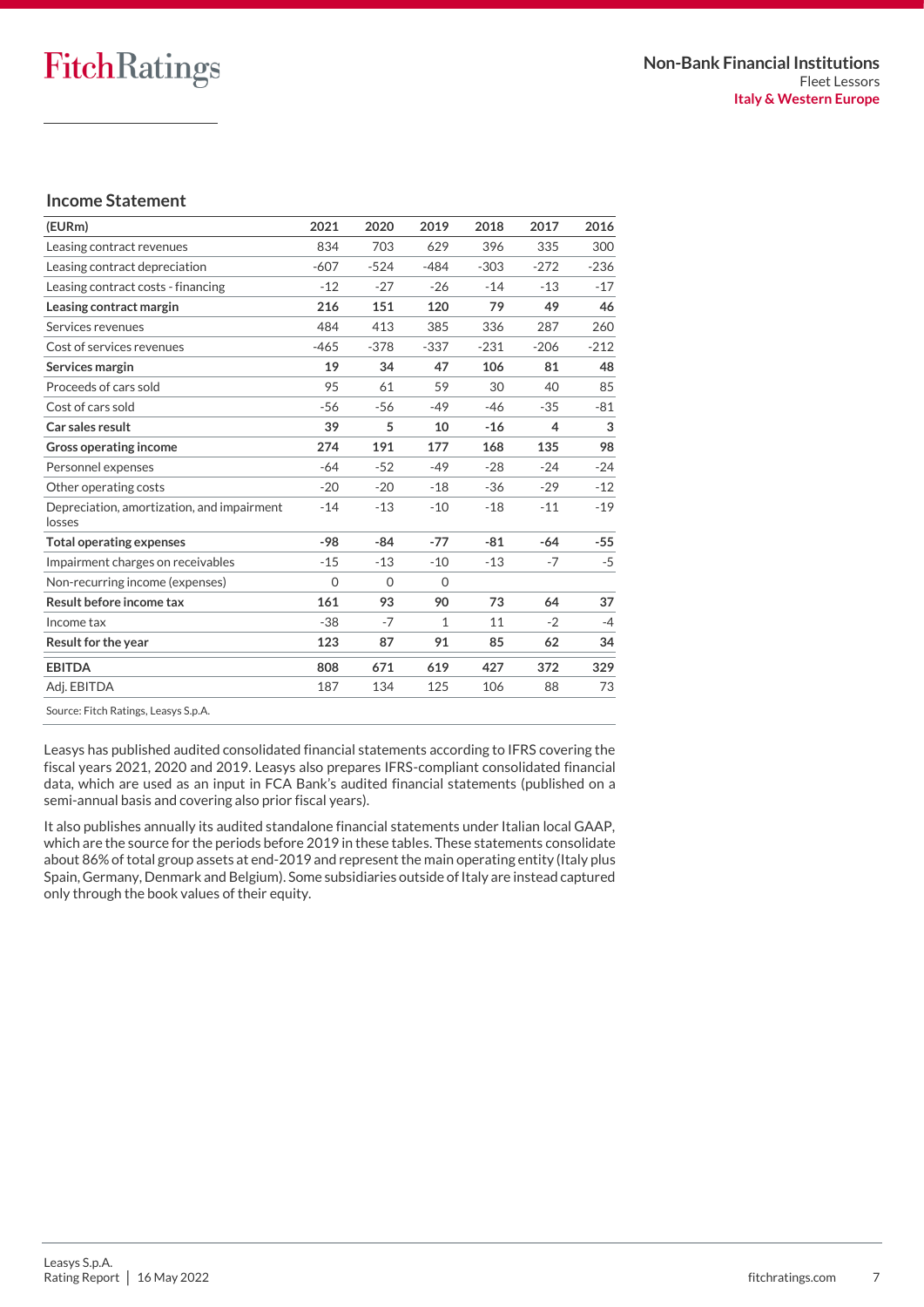### **Balance Sheet**

| (EURm)                               | 2021           | 2020     | 2019           | 2018  | 2017  | 2016           |
|--------------------------------------|----------------|----------|----------------|-------|-------|----------------|
| Cash & equivalents                   | 683            | 132      | 161            | 15    | 5     | $\overline{4}$ |
| Net rental fleet                     | 4.072          | 3,322    | 3,039          | 2,085 | 1,520 | 1,136          |
| Trade receivables                    | 891            | 832      | 618            | 472   | 435   | 413            |
| Other receivables                    | 603            | 380      | 379            | 333   | 251   | 23             |
| <b>Financial assets</b>              | 5              | 0        | $\overline{2}$ | 9     | 16    | 15             |
| Equity participations                | $\Omega$       | $\Omega$ | $\overline{0}$ | 86    | 70    | $\Omega$       |
| <b>Fixed assets</b>                  | 41             | 48       | 41             | 7     | 66    | $\Omega$       |
| Intangible assets                    | 143            | 128      | 102            | 20    | 19    | 17             |
| Tax assets                           | 93             | 131      | 83             | 52    | 51    | 20             |
| Other assets                         | 51             | 26       | 31             | n.a.  | n.a.  | n.a.           |
| <b>Total assets</b>                  | 6,583          | 5,000    | 4,456          | 3,079 | 2,435 | 1,628          |
| <b>Borrowings</b>                    | 5,306          | 3,931    | 3,416          | 2,464 | 1.902 | 1.160          |
| Lease liabilities                    | 35             | 41       | 39             | n.a.  | n.a.  | n.a.           |
| Trade payables                       | 607            | 561      | 545            | 354   | 294   | 294            |
| Derivative financial instruments     | 5              | 13       | 12             | n.a.  | n.a.  | n.a.           |
| Provisions                           | 12             | 18       | 20             | 12    | 8     | 17             |
| <b>Pension liabilities</b>           | $\overline{7}$ | 7        | 7              | 3     | 3     | 3              |
| <b>Tax liabilities</b>               | 65             | 78       | 35             | 4     | 3     | 5              |
| Other liabilities                    | 158            | 100      | 65             | 48    | 40    | 31             |
| <b>Total liabilities</b>             | 6,195          | 4,749    | 4,139          | 2,884 | 2,251 | 1,509          |
| Equity                               | 388            | 251      | 317            | 195   | 184   | 119            |
| Source: Fitch Ratings, Leasys S.p.A. |                |          |                |       |       |                |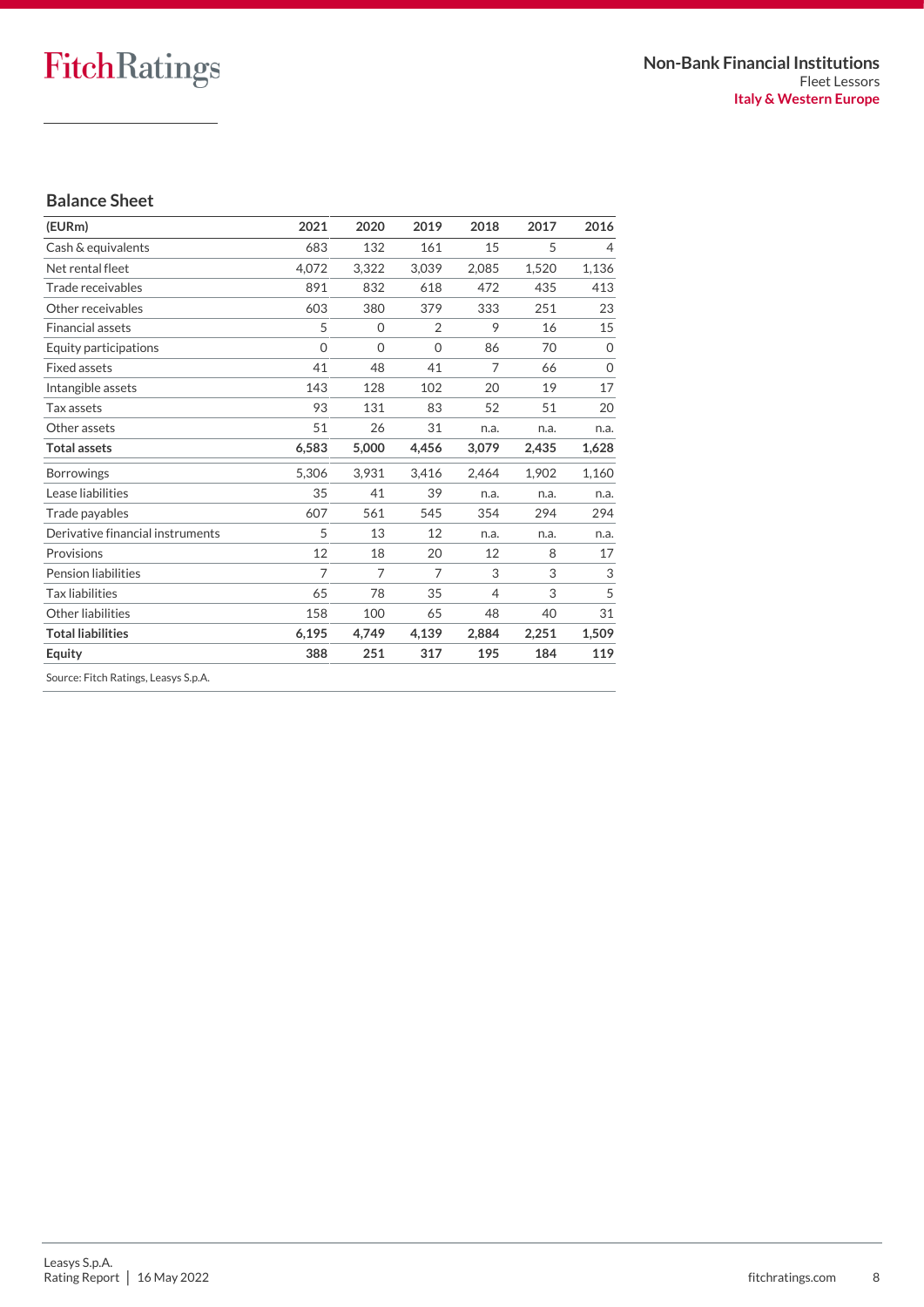### **Summary Analytics**

| $(\%)$                                          | 2021  | 2020 | 2019 | 2018  | 2017  | 2016  |
|-------------------------------------------------|-------|------|------|-------|-------|-------|
| <b>Asset quality metrics</b>                    |       |      |      |       |       |       |
| Impaired leases/gross leases                    | 1.3   | 1.6  | 1.3  | 1.1   | 1.2   | 1.5   |
| Loans loss allowances/impaired loans            | 70.8  | 69.3 | 86.0 | 100.0 | 100.0 | 112.0 |
| Loans impairment charges/average gross<br>loans | 0.4   | 0.4  | 0.3  | 0.5   | 0.5   | 0.4   |
| Earnings and profitability metrics              |       |      |      |       |       |       |
| Pre-tax income/average assets                   | 2.8   | 2.0  | 2.2  | 2.7   | 3.1   | 2.5   |
| Pre-tax income/average equity                   | 50.4  | 32.9 | 34.7 | 44.5  | 40.9  | 32.1  |
| Operating expenses/net revenues                 | 35.8  | 44.2 | 43.6 | 46.4  | 45.7  | 52.9  |
| Depreciation expenses/total revenues            | 5.2   | 6.9  | 5.7  | 11.4  | 13.3  | 13.5  |
| Interest income/average gross leases            | 6.2   | 5.6  | 9.2  | 10.8  | 10.5  | 10.9  |
| Interest expense/average debt                   | 0.3   | 0.7  | 0.7  | 0.8   | 0.9   | 1.6   |
| Capitalization and leverage metrics             |       |      |      |       |       |       |
| Gross debt/tangible equity (x)                  | 19.1  | 53.8 | 20.3 | 17.7  | 13.5  | 14.3  |
| Debt/equity(x)                                  | 13.7  | 15.7 | 10.8 | 12.6  | 10.5  | 9.8   |
| Tangible equity/tangible assets                 | 4.3   | 1.5  | 4.0  | 4.6   | 6.0   | 5.1   |
| Gross debt/EBITDA (x)                           | 5.6   | 6.0  | 5.7  | 6.0   | 5.4   | 3.8   |
| <b>Funding and liquidity metrics</b>            |       |      |      |       |       |       |
| Unsecured debt/total debt                       | 100.0 | 92.1 | 88.6 | 84.6  | 76.2  | 85.7  |
| ST debt/total debt                              | 38.0  | 47.2 | 84.1 | 52.7  | 46.0  | 20.9  |
| Parental funding/total debt                     | 50.9  | 65.8 | 60.0 | 57.7  | 47.6  | 42.9  |
| Source: Fitch Ratings, Leasys S.p.A.            |       |      |      |       |       |       |

Asset quality and funding ratios are based on Leasys' consolidated management accounts. The ratios for 2018 and prior periods are based on Leasys' audited standalone financial statements under Italian local GAAP, while those for 2021, 2020 and most of those for 2019 are based on Leasys' audited consolidated financial statements according to IFRS. Pre-tax income/average assets, pre-tax income/average equity, interest income/average gross leases and interest expensee/average debt for 2019 are based on Leasys' audited standalone financial statements under Italian local GAAP.